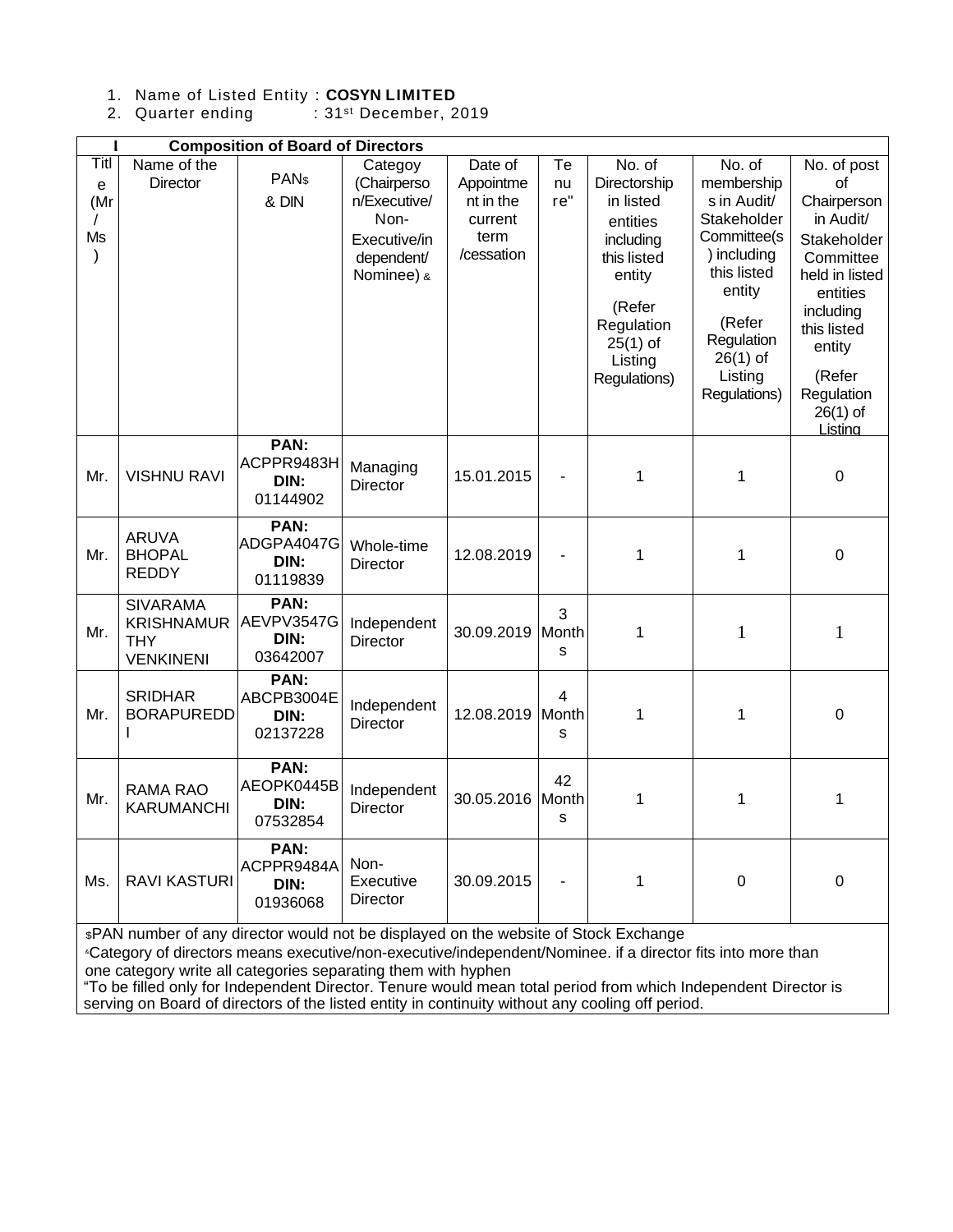| п<br><b>Composition of Committees</b>                                                                                                    |                                                                                                 |                                                  |                     |                                                                    |                           |                                                                                   |  |  |  |  |
|------------------------------------------------------------------------------------------------------------------------------------------|-------------------------------------------------------------------------------------------------|--------------------------------------------------|---------------------|--------------------------------------------------------------------|---------------------------|-----------------------------------------------------------------------------------|--|--|--|--|
|                                                                                                                                          | <b>Name of Committee</b>                                                                        | Name of Committee members                        |                     |                                                                    |                           | Category<br>(Chairperson/Executive/Non-<br>Executive/independent/Nominee) \$      |  |  |  |  |
|                                                                                                                                          |                                                                                                 | 1. Shri. Rama Rao Karumanchi                     |                     |                                                                    |                           | Chairperson - Independent Director                                                |  |  |  |  |
| 1.                                                                                                                                       | <b>Audit Committee*</b>                                                                         |                                                  |                     | 2. Shri. V. Sivarama Krishnamurthy                                 |                           | Independent Director                                                              |  |  |  |  |
|                                                                                                                                          |                                                                                                 | 3. Shri Sridhar Borapureddi                      |                     |                                                                    |                           | <b>Independent Director</b>                                                       |  |  |  |  |
|                                                                                                                                          |                                                                                                 | 4. Shri, Ravi Vishnu                             |                     |                                                                    |                           | <b>Executive Director</b>                                                         |  |  |  |  |
|                                                                                                                                          | Stakeholders'                                                                                   | 1. Shri. V. Sivarama Krishnamurthy               |                     |                                                                    |                           | Chairperson - Independent Director                                                |  |  |  |  |
| 2.                                                                                                                                       | Relationship                                                                                    | 2. Shri . Rama Rao Karumanchi                    |                     |                                                                    |                           | <b>Independent Director</b>                                                       |  |  |  |  |
|                                                                                                                                          | <b>Committee</b>                                                                                | 3.Shri. A. Bhopal Reddy                          |                     |                                                                    | <b>Executive Director</b> |                                                                                   |  |  |  |  |
|                                                                                                                                          | <b>Nomination &amp;</b>                                                                         | 1. Shri. V. Sivarama Krishnamurthy               |                     |                                                                    |                           | Chairperson - Independent Director                                                |  |  |  |  |
| 3.                                                                                                                                       | Remuneration                                                                                    | 2. Shri. Rama Rao Karumanchi                     |                     |                                                                    | Independent Director      |                                                                                   |  |  |  |  |
|                                                                                                                                          | <b>Committee</b>                                                                                | 3. Smt. Ravi Kasturi                             |                     |                                                                    |                           | Non Executive Director                                                            |  |  |  |  |
| *Reconstituted on 14.11.2019                                                                                                             |                                                                                                 |                                                  |                     |                                                                    |                           |                                                                                   |  |  |  |  |
| L<br><b>Meeting of Board of Directors</b>                                                                                                |                                                                                                 |                                                  |                     |                                                                    |                           |                                                                                   |  |  |  |  |
|                                                                                                                                          | Date(s) of Meeting in the<br>previous quarter                                                   | Date(s) of Meeting<br>relevant quarter           |                     | in the                                                             |                           | <b>Maximum</b><br>gap<br>between<br>any<br>two<br>consecutive (in number of days) |  |  |  |  |
|                                                                                                                                          | 12th August, 2019                                                                               |                                                  | 14th November, 2019 |                                                                    |                           | 93 days                                                                           |  |  |  |  |
| N.                                                                                                                                       | <b>Meeting of Committees</b>                                                                    |                                                  |                     |                                                                    |                           |                                                                                   |  |  |  |  |
|                                                                                                                                          | Date(s) of meeting of the<br>committee<br>in<br>the<br>relevant quarter                         | Whether<br>Quorum quarter<br>οf<br>met (details) |                     | Date(s) of meeting of the<br>requirement committee in the previous |                           | Maximum gap between any<br>two consecutive meetings in<br>number of days"         |  |  |  |  |
|                                                                                                                                          | 14th November, 2019                                                                             | Yes                                              |                     | 12th August, 2019<br>(Audit Committee)                             |                           | 93 days                                                                           |  |  |  |  |
| * This information has to be mandatorily be given for audit committee, for rest of the committees giving this<br>information is optional |                                                                                                 |                                                  |                     |                                                                    |                           |                                                                                   |  |  |  |  |
| V.                                                                                                                                       | <b>Related Party Transactions</b>                                                               |                                                  |                     |                                                                    |                           |                                                                                   |  |  |  |  |
|                                                                                                                                          | <b>Subject</b>                                                                                  |                                                  |                     | <b>Compliance status (Yes/No/NA)</b> refer note below              |                           |                                                                                   |  |  |  |  |
|                                                                                                                                          | Whether prior approval of audit committee obtained                                              |                                                  |                     | <b>NA</b>                                                          |                           |                                                                                   |  |  |  |  |
| <b>RPT</b>                                                                                                                               | Whether shareholder approval obtained for material                                              |                                                  |                     | <b>NA</b>                                                          |                           |                                                                                   |  |  |  |  |
| Committee<br>Note:                                                                                                                       | Whether details of RPT entered into pursuant to<br>omnibus approval have been reviewed by Audit |                                                  |                     | <b>NA</b>                                                          |                           |                                                                                   |  |  |  |  |
| 1 In the column "Compliance Status" compliance or non-compliance may be indicated by Yes/No/N.A.                                         |                                                                                                 |                                                  |                     |                                                                    |                           |                                                                                   |  |  |  |  |

1 In the column "Compliance Status",compliance or non-compliance may be indicated by Yes/No/N.A. For example, if the Board has been composed in accordance with the requirements of Listing Regulations, "Yes" may be indicated. Similarly, in case the Listed Entity has no related party transactions, the words "N.A." may be indicated.

2 If status is "No" details of non-compliance may be given here.